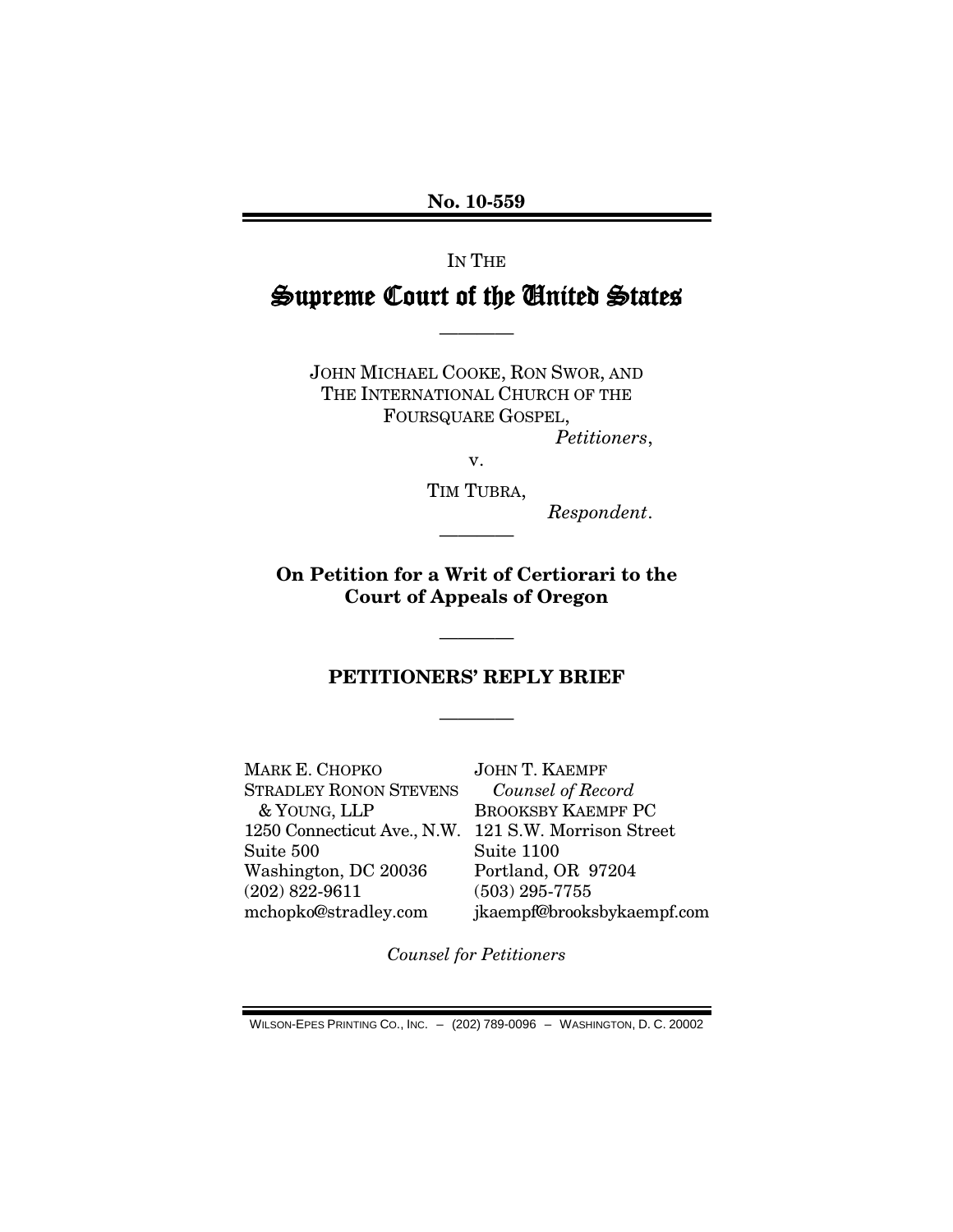# TABLE OF CONTENTS

|                                                                                                                                                                                                                   | Page         |
|-------------------------------------------------------------------------------------------------------------------------------------------------------------------------------------------------------------------|--------------|
|                                                                                                                                                                                                                   | $\mathbf{i}$ |
| TABLE OF CITED AUTHORITIES                                                                                                                                                                                        | ii           |
|                                                                                                                                                                                                                   | 1            |
|                                                                                                                                                                                                                   | 3            |
| A. The Complaint's undisputed allegations,<br>not the trial evidence, control whether<br>subject matter jurisdiction exists, and<br>they show why the First Amendment                                             | 3            |
| B. The Tubra decision adds to the deep<br>conflict among the lower courts about<br>the scope of First Amendment protection<br>for churches against pastor claims that<br>the Court should resolve through accept- | 9            |
|                                                                                                                                                                                                                   | 13           |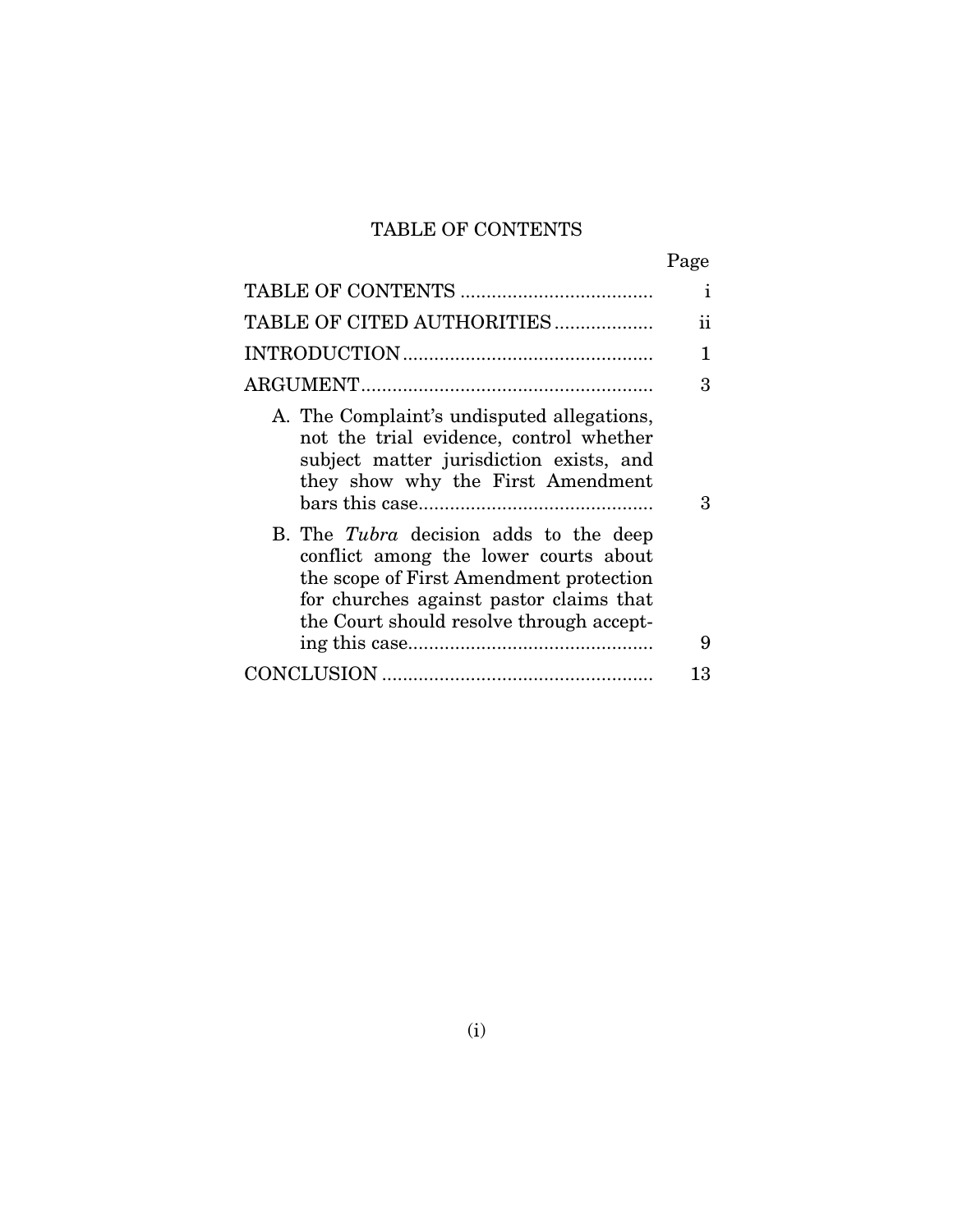# TABLE OF CITED AUTHORITIES

ii

# CASES Page

| Calvary Christian School, Inc. v.               |    |
|-------------------------------------------------|----|
| <i>Huffstuttler</i> , 238 S.W.3d 58 (Ark. 2006) | 9  |
| Cha v. Korean Presbyterian Church of            |    |
| Washington, 553 S.E.2d 511 (Va. 2001),          |    |
| cert. denied, 535 U.S. 1035 (2002)              | 4  |
| Connor v. Archdiocese of Philadelphia, 975      |    |
| A.2d 1084 (Pa. 2009)                            | 9  |
| Dippold v. Cathlamet Timber Co., 193 P.         |    |
| 909 (Or. 1920)                                  | 3  |
| Employment Division v. Smith, 494 U.S.          |    |
|                                                 | 10 |
| Gonzalez v. Roman Catholic Archbishop of        |    |
|                                                 | 11 |
| Heard v. Johnson, 810 A.2d 871 (D.C.            |    |
|                                                 |    |
| Higgins v. Maher, 258 Cal. Rptr. 757 (Cal.      |    |
| App.), rev. denied (Cal. August 10,             |    |
| 1989), cert. denied, 493 U.S. 1080 (1990)       | 10 |
| Hutchison v. Thomas, 789 F.2d 392 (6th          |    |
| Cir.), cert. denied, 479 U.S. 885 (1986)        | 10 |
|                                                 |    |
| Marshall v. Munro, 845 P.2d 424 (Alaska         |    |
|                                                 | 9  |
| Maryland v. Baltimore Radio Show, 338           |    |
|                                                 | 11 |
| McNutt v. General Motors Acceptance             |    |
| Corp. of Indiana, 298 U.S. 178 (1936)           | 3  |
| NLRB v. Catholic Bishop of Chicago, 440         |    |
| U.S. $490(1979)$                                | 4  |
| Rodriguez v. The Holland, Inc., 980 P.2d        |    |
|                                                 | 7  |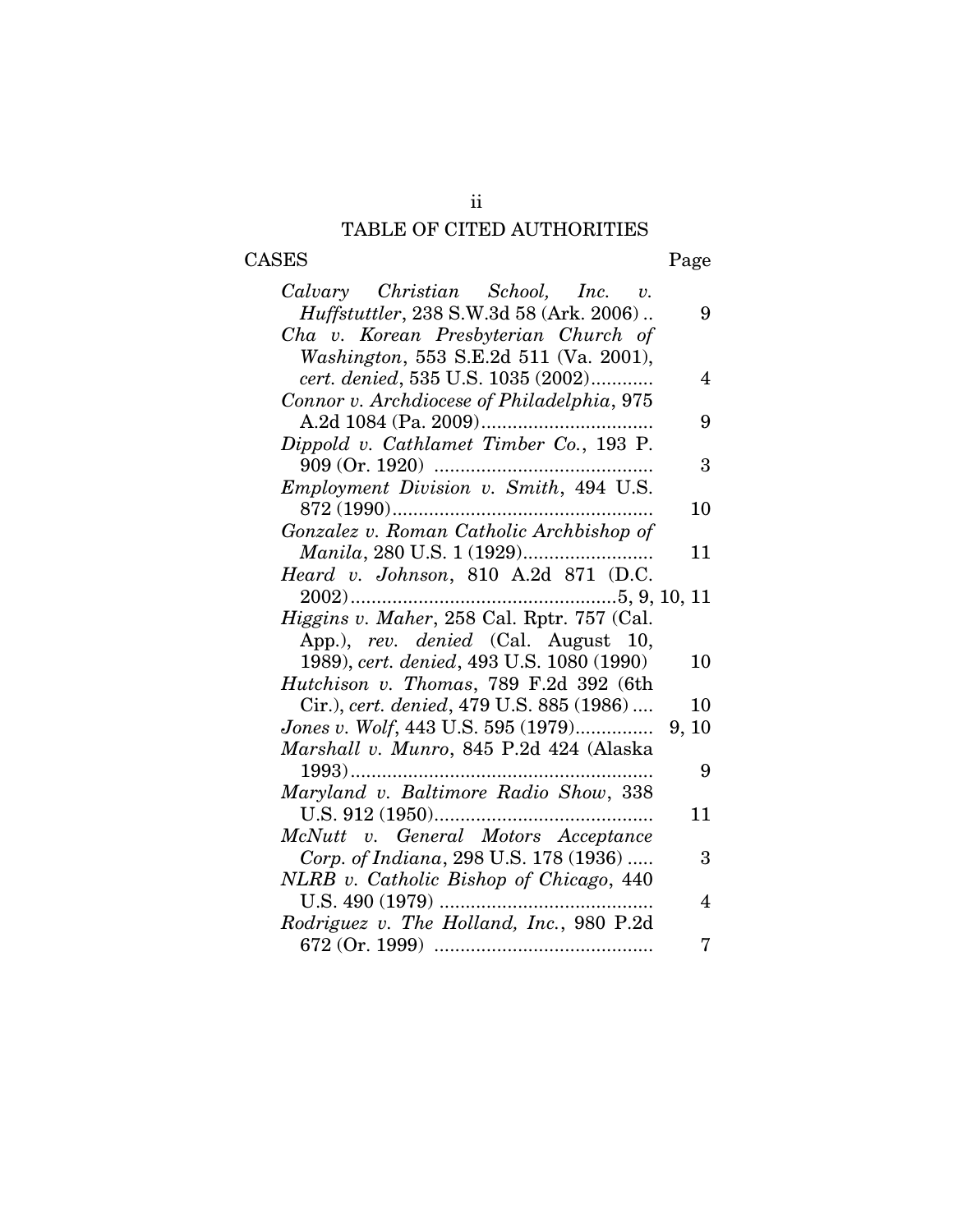# TABLE OF CITED AUTHORITIES—Continued Page

|      | Seefried v. Hummel, 148 P.3d 184 (Colo.         |
|------|-------------------------------------------------|
| 5    |                                                 |
|      | Serbian Eastern Orthodox Diocese v.             |
| 12   | <i>Milivojevich</i> , 426 U.S. 696 (1976)       |
|      | Tubra v. Cooke, et al., 225 P.3d 862 (Or.       |
|      | App.), rev. denied, 237 P.3d 221 (Or.           |
|      |                                                 |
|      | Watson v. Jones, 80 U.S. (13 Wall.) 679         |
| 12   |                                                 |
|      | Whinston v. Kaiser Foundation Hospital,         |
| 6, 7 |                                                 |
|      | Yaggie v. Indiana-Kentucky Synod, 860           |
|      | F.Supp. 1194 (W.D. Ky. 1994), $\alpha f/d$ , 64 |
| 5, 9 |                                                 |

## RULES AND CONSTITUTIONAL PROVISION

| 12             |
|----------------|
| $\overline{4}$ |

## OTHER AUTHORITY

| John Gibeaut, "First Amendment Rites – |    |
|----------------------------------------|----|
| Damaging words cost pastor his pulpit  |    |
| but land him big bucks," ABA Journal,  |    |
|                                        | 11 |
|                                        |    |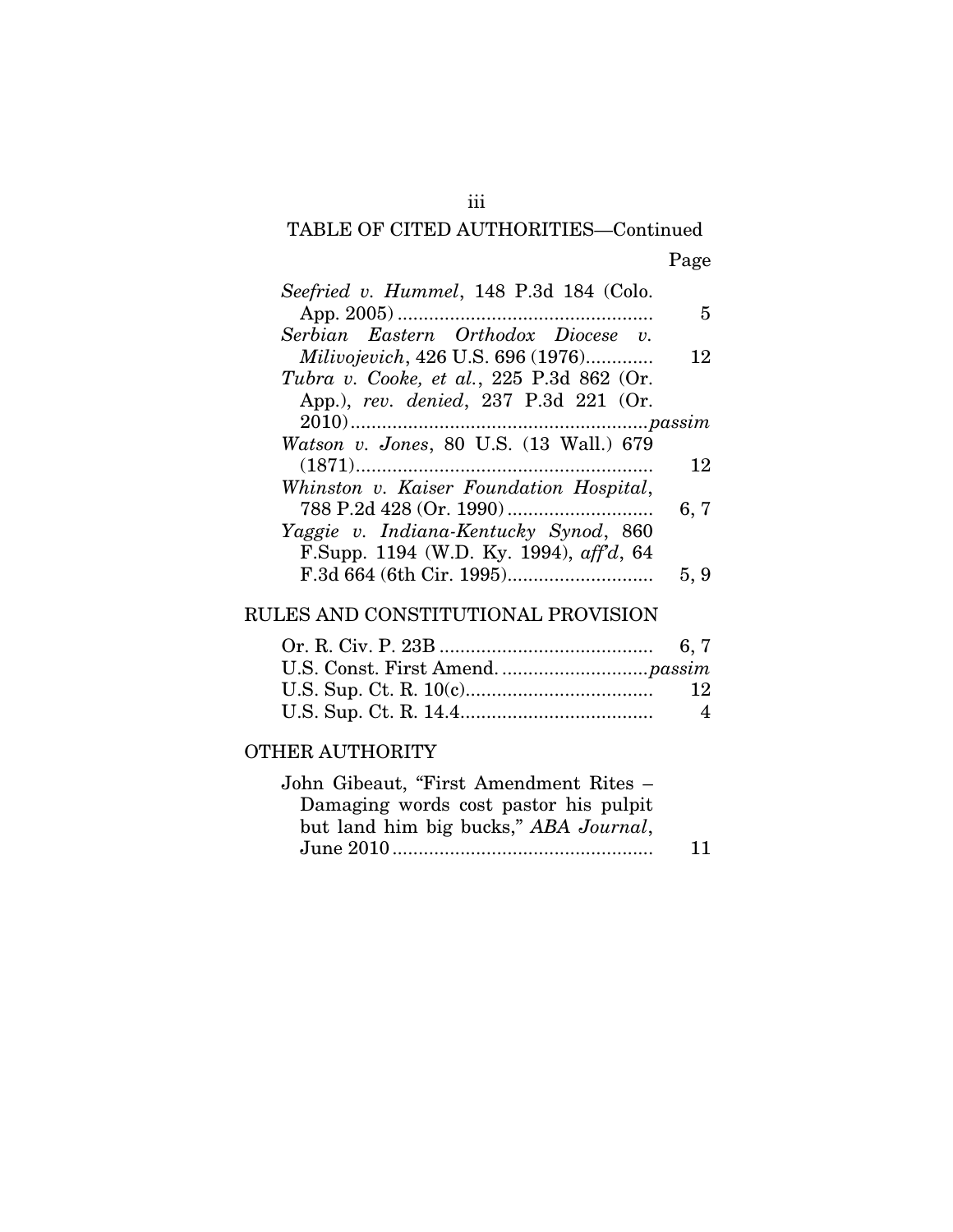#### IN THE

# Supreme Court of the United States

———— No. 10-559

————

JOHN MICHAEL COOKE, RON SWOR, AND THE INTERNATIONAL CHURCH OF THE FOURSQUARE GOSPEL, *Petitioners*,

v.

TIM TUBRA,

*Respondent*.

**On Petition for a Writ of Certiorari to the Court of Appeals of Oregon**

————

# ———— **PETITIONERS' REPLY BRIEF**

## ———— **INTRODUCTION**

Respondent Tim Tubra's ("plaintiff's") opposition does not change the key undisputed fact stated in the opinion at issue here: "No United States Supreme Court case \*\*\* specifically addresses the applicability of First Amendment protections to churches and other religious groups defending against allegations of defamation by a church pastor." *Tubra v. Cooke, et al.*, 225 P.3d 862, 869 (Or. App.), *rev. denied*, 237 P.3d 221 (Or. 2010). The very reasoning of the Oregon decision below – rejecting one set of decisions and embracing another, creating its own new test to decide if the First Amendment is implicated, while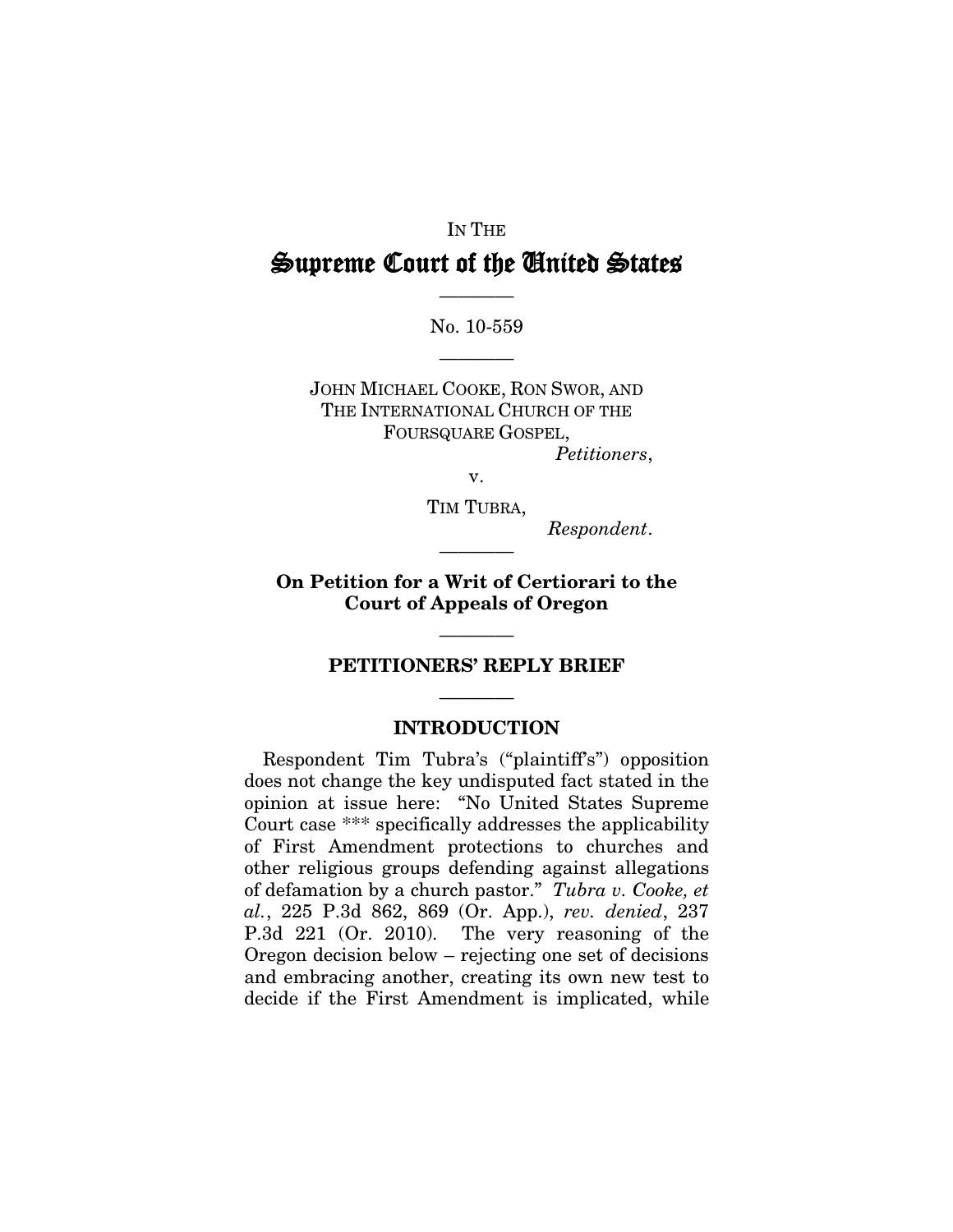criticizing other tests  $-$  is the best evidence of why this Petition should be granted. *Tubra* shows that lower courts are split on the applicable *legal* test. Placing itself in the minority view, *Tubra* conflicts with this Court's decisions.

Plaintiff implicitly concedes that if there was a disciplinary decision, the First Amendment bars his claims. (Opp. 13.) Plaintiff then tries to distract the Court away from his pleadings, which control here. There is no dispute that he was a church pastor (a "minister") and that his claims arose from the ending of his employment with his church. There is also no dispute that this is how plaintiff framed his Complaint and why the trial court should not have allowed the case to proceed past the pleadings.

The heart of plaintiff's opposition is that the "termination" and other church discipline-related allegations in his Complaint are not binding, and that factual disputes at trial preclude review here. However, this Court's decisions (and Oregon law) require that plaintiff's Complaint show that secular courts have subject matter jurisdiction over his claims, but it does not. (App. D.) This is why the case should not have been tried, and trial evidence is irrelevant.

Petitioners' First Amendment defense prevails even assuming plaintiff was defamed because courts lack subject matter jurisdiction over his claims. A disciplinary dispute that plaintiff admits is about "Church politics" (Tr 508-509) should not be decided by secular courts.

Accepting review with the undisputed facts alleged in the Complaint here will allow the Court to state a uniform rule of law that the First Amendment is violated when secular courts entertain this kind of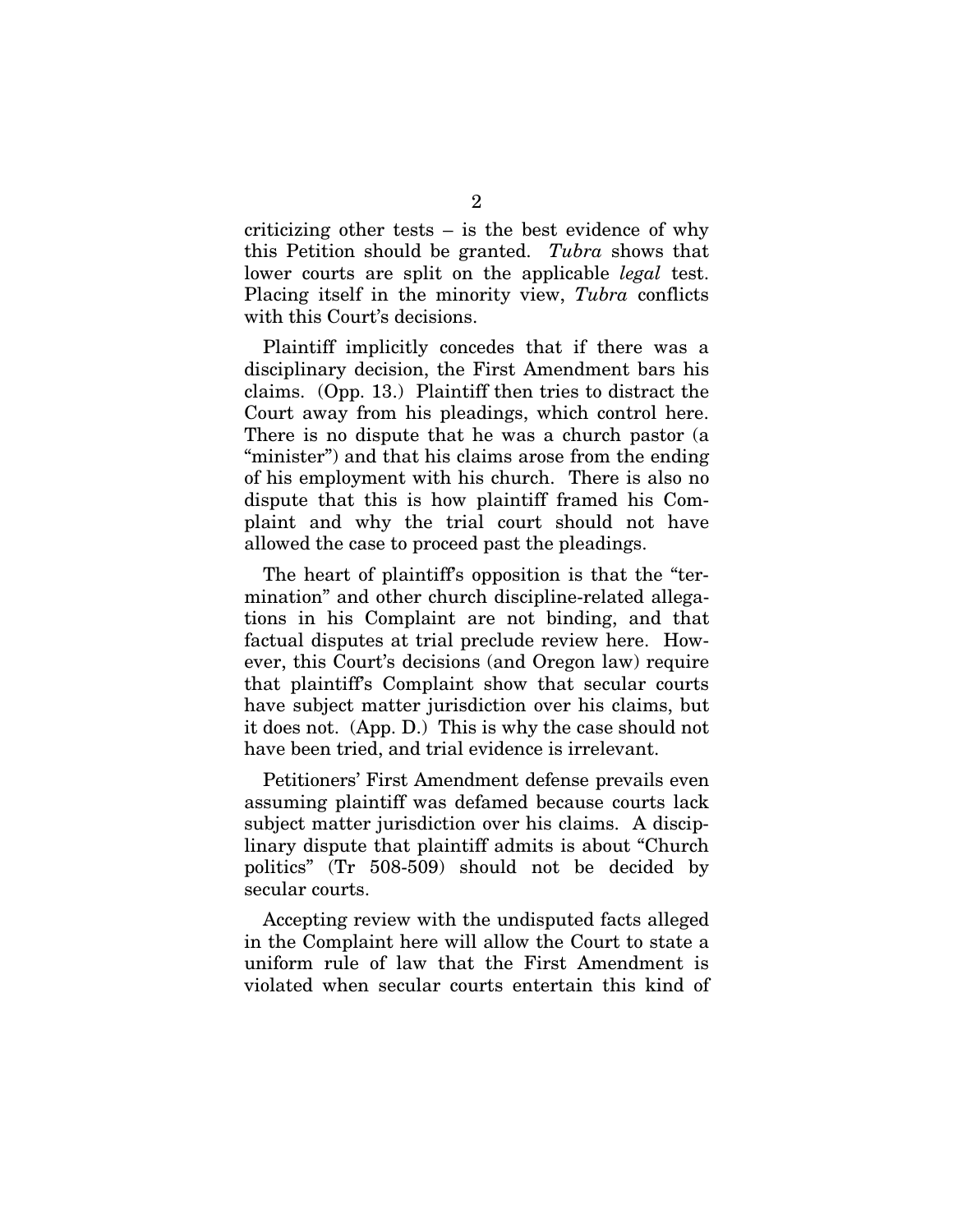lawsuit. This will also resolve a deep conflict among the lower courts on this important issue of first impression.

#### **ARGUMENT**

#### **A. The Complaint's undisputed allegations, not the trial evidence, control whether subject matter jurisdiction exists, and they show why the First Amendment bars this case.**

Plaintiff aggressively tries to steer the Court away from the allegations in his operative Complaint by arguing that factual disputes at trial preclude review, and that petitioners "present this case on facts that never existed." (Opp. 1.)

Plaintiff's effort fails because this case concerns First Amendment subject matter jurisdiction, which must first be established by the allegations in the Complaint or a case cannot proceed. *McNutt v. General Motors Acceptance Corp. of Indiana*, 298 U.S. 178, 189 (1936) ("He must allege in his pleading the facts essential to show jurisdiction. If he fails to make the necessary allegations he has no standing."); *see also Dippold v. Cathlamet Timber Co.*, 193 P. 909, 911-913 (Or. 1920) (the "jurisdiction of the subjectmatter of any controversy in any court must be determined in the first instance by the allegations in the complaint" and "does not depend upon the existence of a sustainable cause of action or by the evidence subsequently adduced").

Plaintiff's Third Amended Complaint ("Complaint"), which applied at trial, thus establishes the "undisputed facts" for purposes of appeal. It shows that courts lack subject matter jurisdiction over the pastor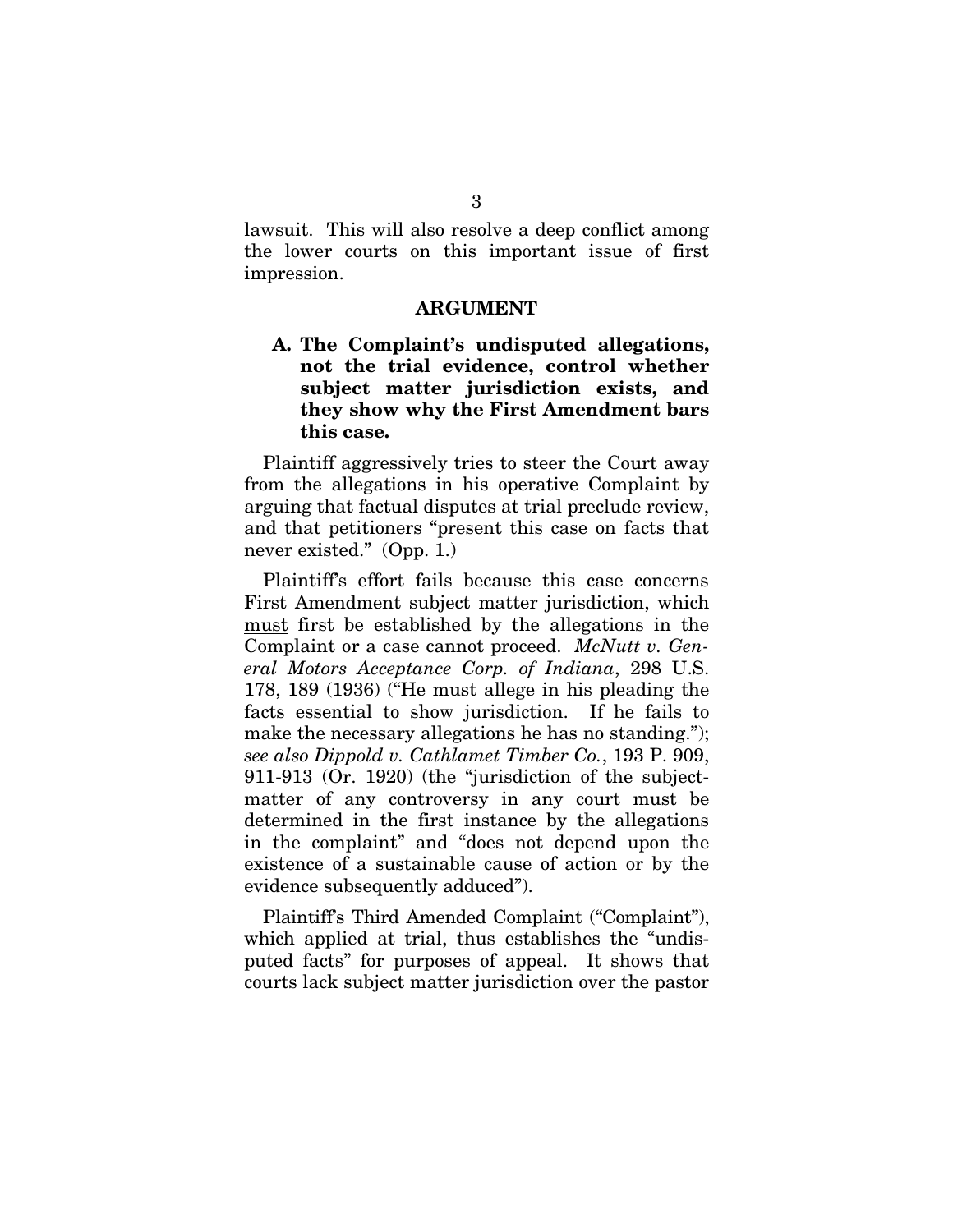defamation claims here because they all arise from statements made solely within the Church concerning why plaintiff's employment with the Church ended. (App. D.) *See Cha v. Korean Presbyterian Church of Washington*, 553 S.E.2d 511, 517 (Va. 2001), *cert. denied*, 535 U.S. 1035 (2002) ("most courts that have considered the question whether the Free Exercise Clause divests a civil court of subject matter jurisdiction to consider a pastor's defamation claims against a church and its officials have answered that question in the affirmative").<sup>[1](#page-7-0)</sup>

Thus, the Complaint failing to establish subject matter jurisdiction is why this case should never have been tried. *See NLRB v. Catholic Bishop of Chicago*, 440 U.S. 490, 502 (1979) ("the very process of inquiry" violates First Amendment rights).

Although he now contends "there was no termination or discipline of a pastor" (Opp. i.), plaintiff pleaded that a "termination" occurred, for which he sought lost income damages, and those allegations control. (Complaint at ¶¶ 25, 31; App. 37a-39a, 47a.) He also alleged that the Church "dismissed plaintiff from his position" and "suspended his pastor's license." (Complaint at  $\P$  [2](#page-7-1)0; App. 35a.)<sup>2</sup>

<span id="page-7-0"></span><sup>&</sup>lt;sup>1</sup> This shows that through attaching the operative Complaint and all allegedly defamatory statements (App. D, F-G), petitioners comply with Rule 14.4, contrary to plaintiff's argument.

<span id="page-7-1"></span> $2^2$  Concerning cases prohibiting an "assessment of a plaintiff's pastoral qualifications" (Opp. 13), that is involved here through plaintiff's allegation that the Church questioned his "fitness" and "integrity" to be a pastor. (Complaint at ¶ 29; App. 38a.)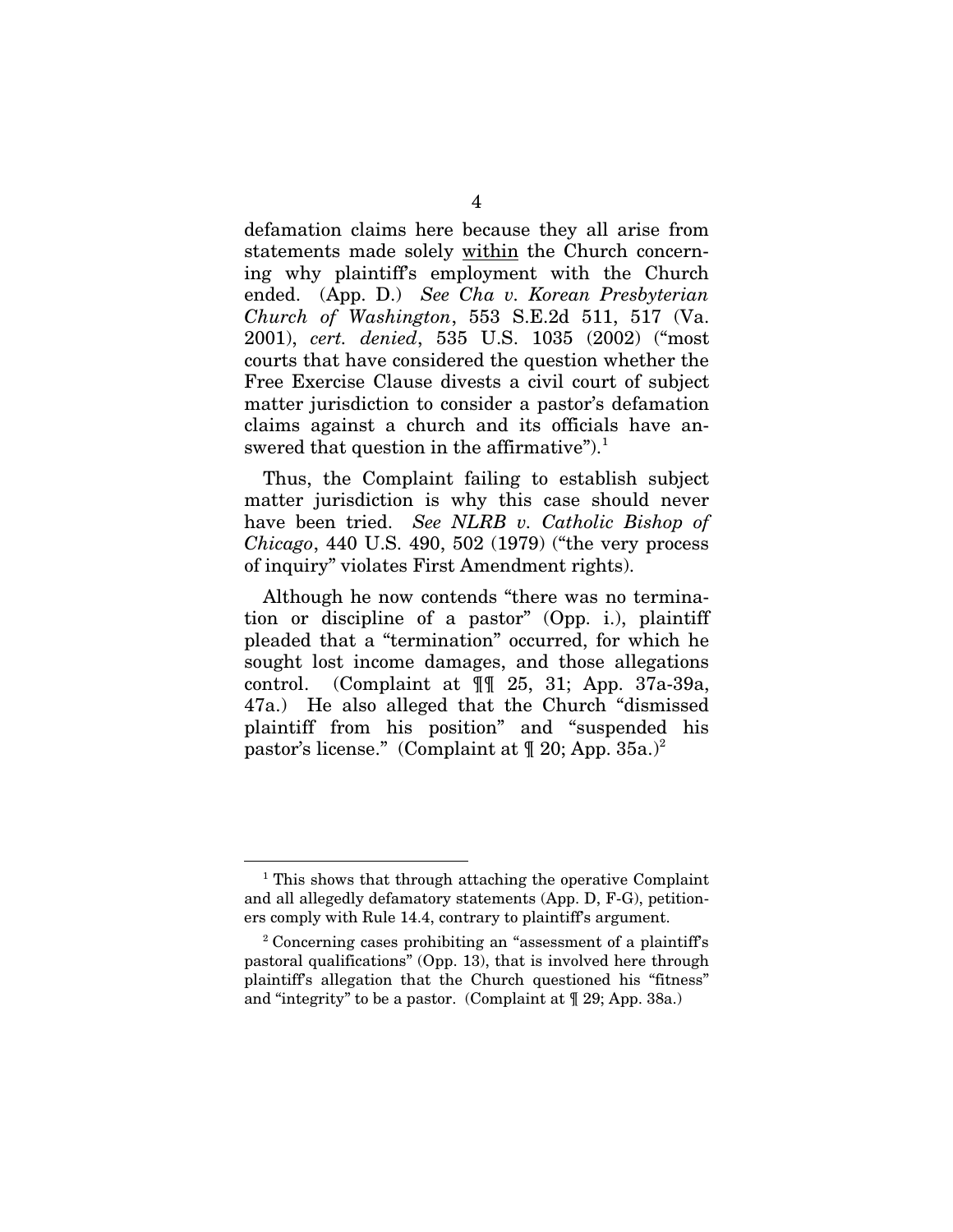Plaintiff's position *now* is that his employment ended in the normal course, conceding, however, that if he was disciplined, the First Amendment bars his claims. (Opp. 13.) The claimed "financial misappropriation" here was confirmed after he left his position, but it is undisputed that he could not have ministry credentials – he was "done" – at that point. (Tr 134.) There is thus no question that there was disciplinary action by Church authorities.<sup>[3](#page-8-0)</sup>

Moreover, even assuming there was no termination or other discipline, when a defamation claim merely "arises" out of a church's employment relationship with its pastor and involves statements made solely within the church, as here, the First Amendment still bars it. *See Heard v. Johnson*, 810 A.2d 871, 883-885 (D.C. 2002); *Yaggie v. Indiana-Kentucky Synod*, 860 F.Supp. 1194, 1198 (W.D. Ky. 1994), *aff'd*, 64 F.3d 664 (6th Cir. 1995) ("Courts should be loath to assert jurisdiction over internal church disputes; its exceptions are rare."). This shows why plaintiff's claims are barred even if the Court accepts as true the facts stated in the *Tubra* opinion and the trial evidence plaintiff cites. [4](#page-8-1)

<span id="page-8-0"></span><sup>3</sup> Plaintiff argues that the First Amendment does not bar his claims because "he was no longer employed" by the Church when he was defamed. (Opp. 4.) However, courts reject this argument because examination of the statements still requires an impermissible inquiry into church discipline. *See*, *e.g.*, *Seefried v. Hummel*, 148 P.3d 184, 190-191 (Colo. App. 2005).

<span id="page-8-1"></span><sup>4</sup> Even assuming trial evidence is relevant, it establishes that plaintiff's claims are barred because it confirms that his claims arose from his Church employment. Plaintiff testified that the Church ordered him to "leave" a "short time" after he was accused of misappropriating Church funds – he was "done." (Tr 132-134, 182.) He also testified that what happened was "a career-ending situation." (Tr 143-147.) Moreover, he presented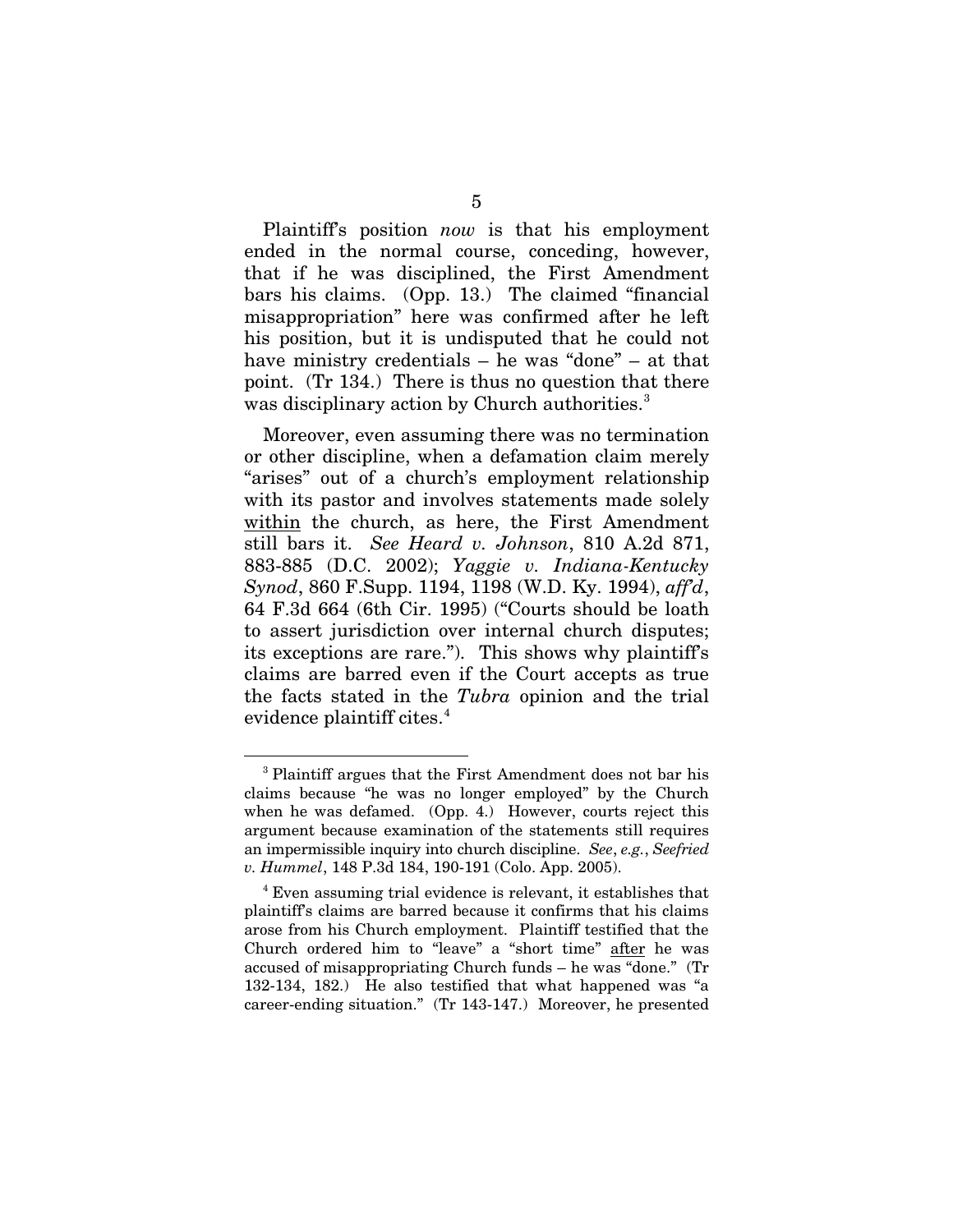The allegedly defamatory letter does address termination and discipline, contrary to plaintiff's contention (Opp. 5), by explaining to the congregation why plaintiff no longer works for the Church and his related "financial misappropriation." (App. F.)

Moreover, the letter shows that the alleged defamation arose out of a church employment relationship and a disciplinary decision. *Tubra* concedes that "the statements related to plaintiff's conduct as a pastor of the church." *Tubra*, 225 P.3d at 873. Indeed, "plaintiff requested a meeting to have neutral leadership from the church hear both sides of the misappropriation issue." *Id*. at 866. This is why the First Amendment bars plaintiff's claims.

Attempting to portray this case as a mere "fact dispute" unworthy of review, plaintiff argues that his Third Amended Complaint "ceased to have any operative effect" because he successfully moved to amend to conform to the evidence at trial. (Opp. 7.) Plaintiff is incorrect. He omits that in response to petitioners' JNOV motion, and in an effort to avoid the First Amendment barring the claims in his Third Amended Complaint, he moved to file a Fourth Amended Complaint omitting the discipline-related allegations. However, at the JNOV hearing, the trial judge denied plaintiff's motion and held that the "motion to conform" granted at trial only addressed damages, not liability allegations. The court thus confirmed that Or. R. Civ. P. 23B only allows motions to amend to "conform to" un-pleaded trial evidence, not to *expunge*

the expert testimony of a vocational evaluator to support his lost earnings claim. (Tr 331-339, 346-348.) Indeed, the trial court in *Tubra* held that this case "is about statements and actions in the process of termination." *Tubra*, 225 P.3d at 867.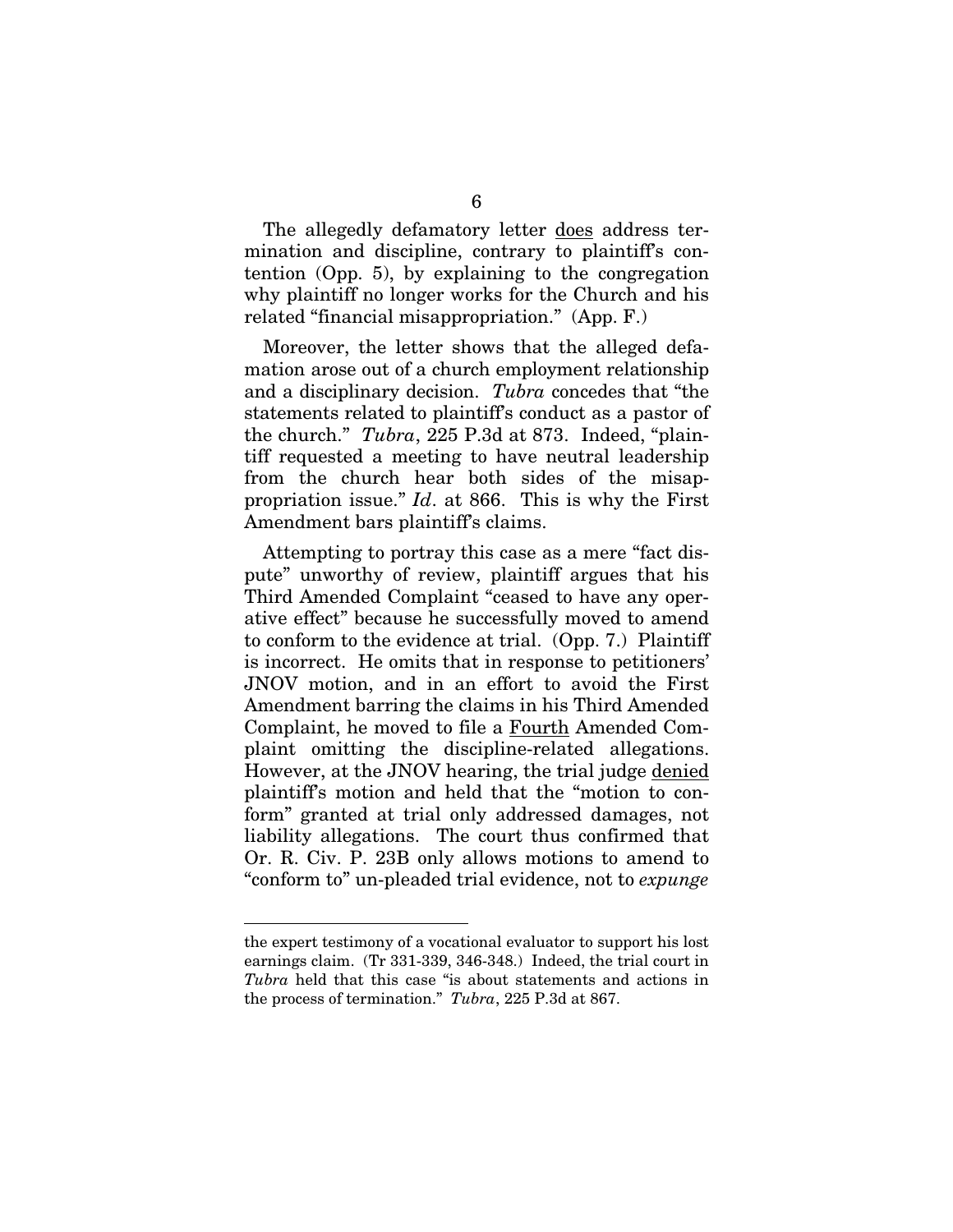what *was* pleaded and tried. (Tr 25-27, 503-504; JNOV Tr 4, 8-19.)

Plaintiff did not assign error on appeal to the denial of his motion to file a Fourth Amended Complaint. Thus, the Third Amended Complaint controls.

Plaintiff cites *Whinston v. Kaiser Foundation Hospital*, 788 P.2d 428 (Or. 1990), for the proposition that the trial evidence "becomes the pleadings." (Opp. 7.) However, *Whinston* only holds that "the proof" determines whether a cause of action exists, and when an issue "not raised by the pleadings" is tried by consent, a pleading is "automatically amended" for that limited purpose. *Whinston* also does not address subject matter jurisdiction. *Whinston*, 788 P.2d at 431. Here, unlike in *Whinston*, and contrary to the terms of Or. R. Civ. P. 23B, plaintiff unsuccessfully moved to "non-conform" to the proof by attempting to remove the disciplinerelated allegations from his Complaint. Similarly, in *Rodriguez v. The Holland, Inc.*, 980 P.2d 672, 674 (Or. 1999), cited at Opp. 7, the court merely held that an "amended pleading supersedes the operative pleading." Here, plaintiff's motion to file a Fourth Amended Complaint was denied, and his "motion to conform" only concerned damages. The Third Amended Complaint is thus not superseded.

Therefore, the Oregon authorities above defeat plaintiff's contention that the Court would have to "overrule Oregon state law" to accept review. (Opp. i.)

Plaintiff asserts that, according to petitioners, "as of September 29, 2004," plaintiff could have still been working for the Church, and there was thus no termination. (Opp. 2-3.) However, all allegedly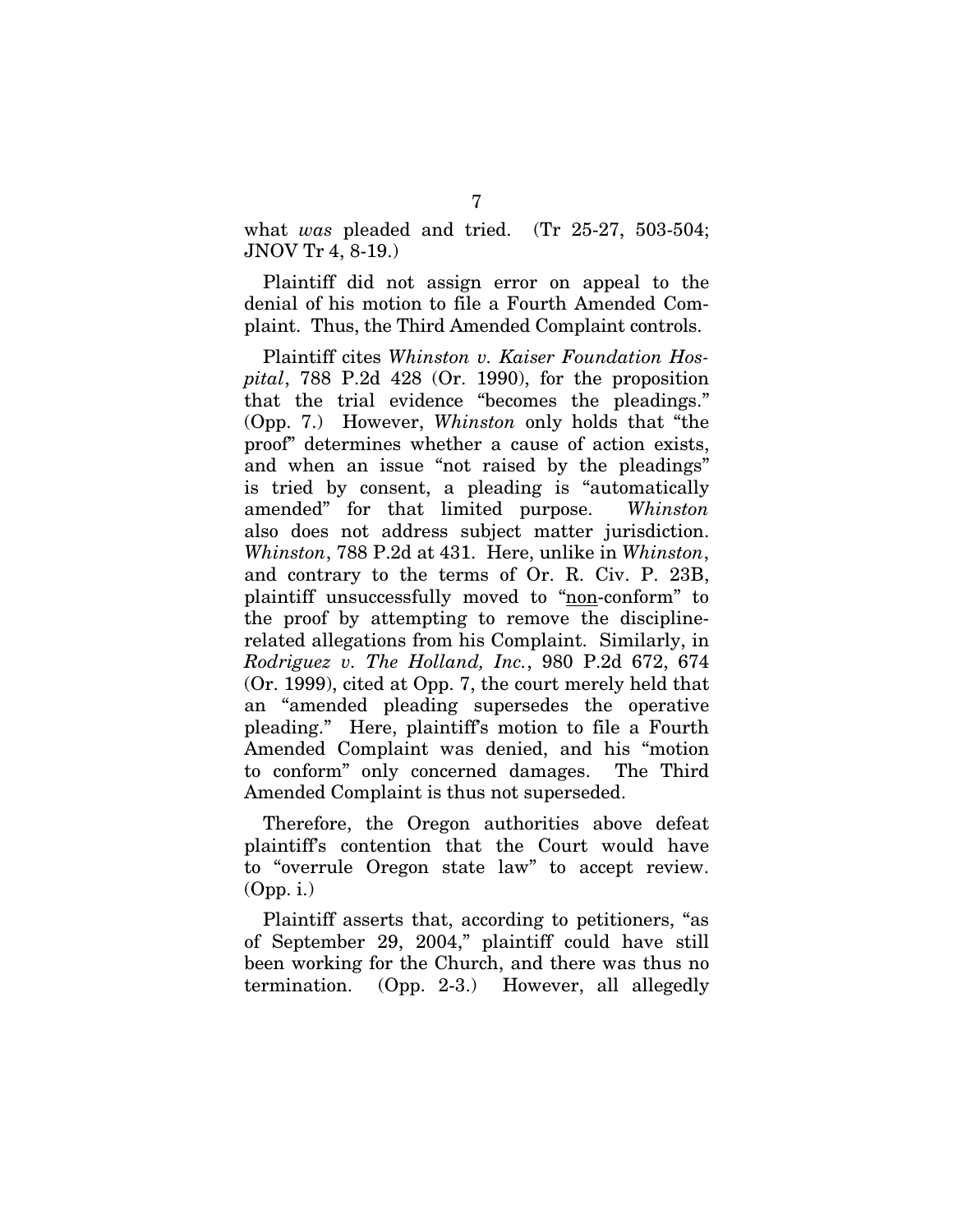defamatory statements occurred in October and November 2004, after the September 2004 letter plaintiff attaches to his opposition brief. (App. F-G.) Also, plaintiff alleged that the statement in that letter that this "was not a termination" is false , *i.e.*, plaintiff alleged there *was* a termination, which controls here. (Complaint at ¶¶ 23, 25; App. 36a-37a.)

Plaintiff, citing Oregon judicial estoppel cases, contends that because petitioners previously argued that they did not terminate plaintiff, they cannot contend he was terminated here. (Opp. 6.) Putting aside the fact that plaintiff called this position "false" and alleged he was terminated (Complaint at ¶¶ 23, 25; App. 36a-37a), this ignores that the face of the Complaint must establish subject matter jurisdiction, and the Court thus cannot ignore plaintiff's "termination" allegation. Moreover, even if judicial estoppel applied, it does not change the fact that plaintiff's claims all arise from his employment relationship with a church.

Plaintiff asserts that the "record below does not raise the question presented by petitioners." (Opp. 5.) This is contradicted by the *Tubra* opinion, the First Amendment Affirmative Defense below, and the granted JNOV motion. This Court should not be distracted by plaintiff's attempt to portray this case as requiring the resolution of factual disputes. The undisputed facts in plaintiff's Complaint control. Nothing that happened at trial mitigates the concern that this kind of case cannot be tried without violating the First Amendment.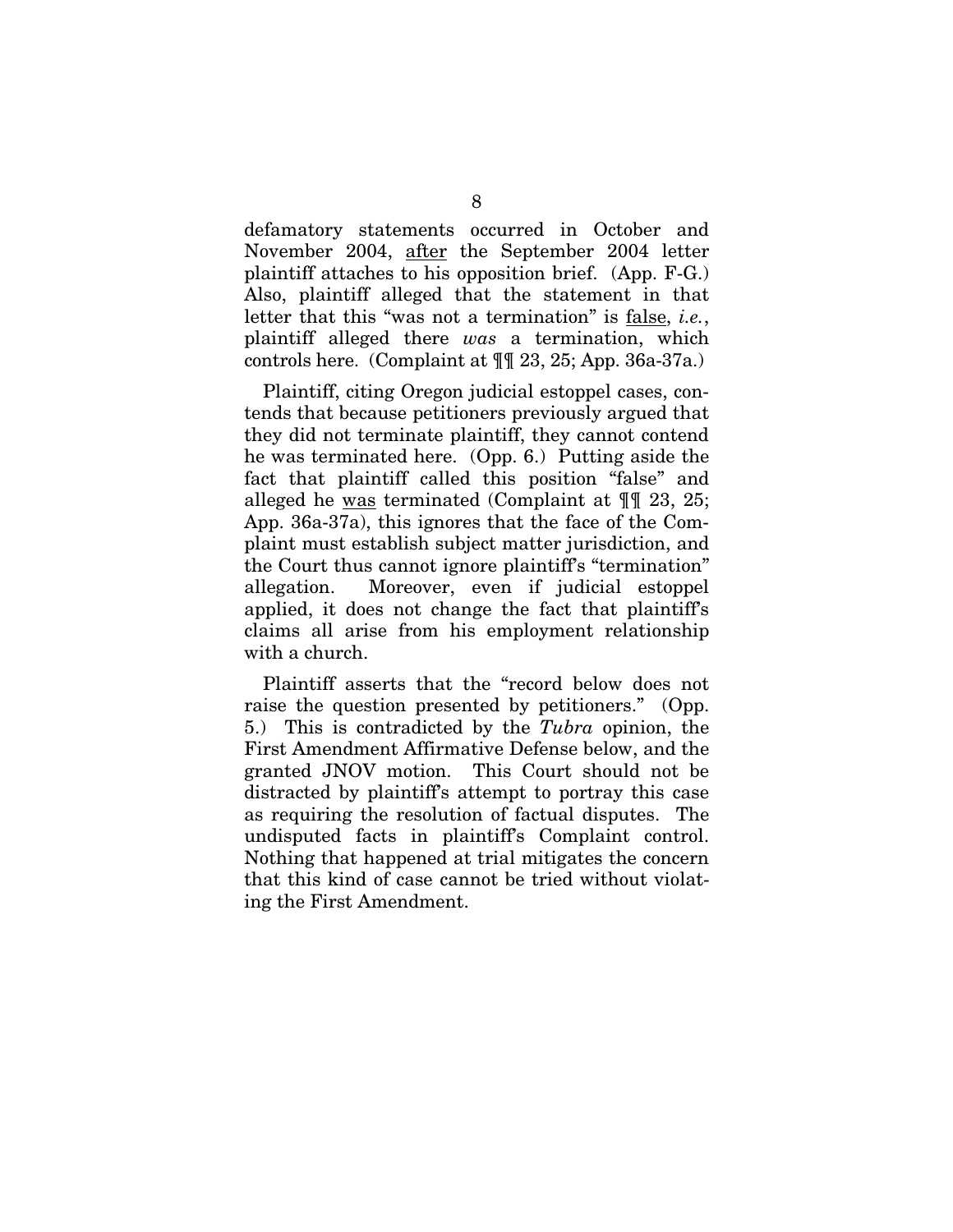#### **B. The** *Tubra* **decision adds to the deep conflict among the lower courts about the scope of First Amendment protection for churches against pastor claims that the Court should resolve through accepting this case.**

Plaintiff contends that "there is no split in legal authority among the lower courts," and that "the diversity of results reflects only the diversity of facts before the courts." (Opp. 12-16.) The *Tubra* opinion alone belies plaintiff's argument. *Tubra* cited *Heard* and its 3-part First Amendment test for pastor defamation claims, but held that it was "not persuaded that [*Heard*] is the correct rule." *Tubra*, 225 P.3d at 871. *Tubra* instead relied on *Marshall v. Munro*, 845 P.2d 424 (Alaska 1993), and then stated its own 3-part test, which provides much narrower First Amendment protection than *Heard*. *Tubra*, 225 P.3d at 870-872 and n. 10.

*Marshall*, in turn, has been rejected by other courts. *Yaggie*, 860 F.Supp. at 1198-1199 (choosing "not to follow the *Marshall* rationale" because "we cannot allow it to outweigh the substantial federal authority holding to the contrary," and barring a minister's defamation claim even though "the alleged defamatory statements do not express any religious principles or beliefs" because the case involved "a conflict confined within" a church "concerning the employment relationship of its minister").

Moreover, Pennsylvania recently issued yet another 3-part test. *Connor v. Archdiocese of Philadelphia*, 975 A.2d 1084, 1103 (Pa. 2009).

Conflicting results are thus occurring not because a consistent test is being applied to different facts.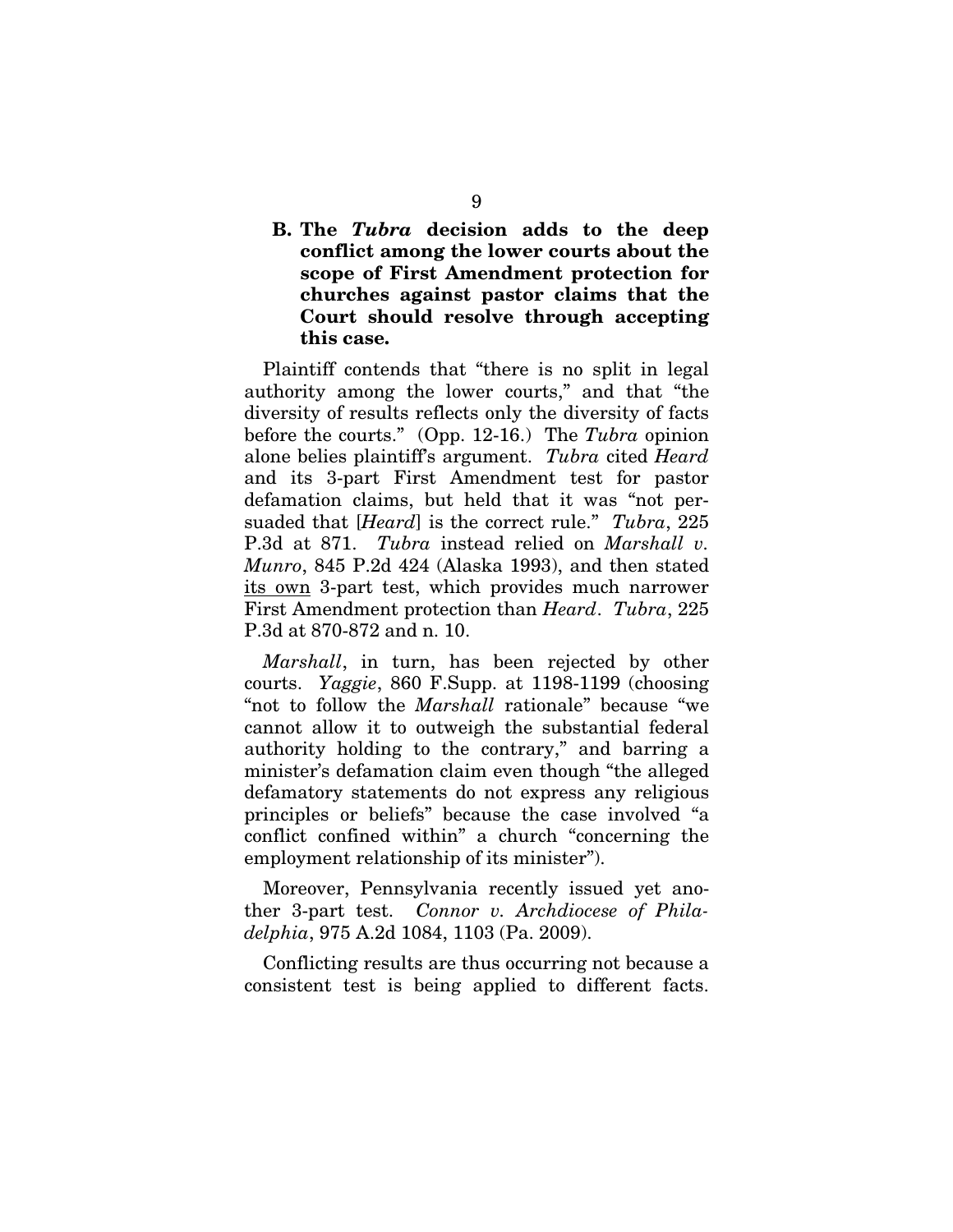Indeed, the over 30 cases plaintiff cites (Opp. 13-16) ironically defeat his argument that there is no conflict. There are at least four different *legal tests* that cause different results. "With so many federal and state courts weighing in on the issue, it is no surprise that a split of authority has developed." *Calvary Christian School, Inc. v. Huffstuttler*, 238 S.W.3d 58, 64 (Ark. 2006). It is improper to allow lower courts to apply different legal tests to the same First Amendment text. The Court should accept review to resolve this conflict.

Plaintiff cites *Jones v. Wolf*, 443 U.S. 595 (1979), for the argument that "neutral laws of general applicability" should control here. (Opp. 10.) However, the *Jones* rule only applies to disputes about the ownership of church real estate, not tort claims like defamation. *See Hutchison v. Thomas*, 789 F.2d 392, 396 (6th Cir.), *cert. denied*, 479 U.S. 885 (1986) (dismissing a minister's defamation claim based on a lack of subject matter jurisdiction and, citing *Jones*, holding that the "neutral principles doctrine relating to church property is simply not applicable in the instant case.").

Plaintiff's reliance on *Employment Division v. Smith*, 494 U.S. 872 (1990), and related cases (Opp. 11.) is also misplaced because they concern criminal laws, not civil tort claims by pastors against their church that relate to intra-church "communicative activity." *Smith*, 494 U.S. at 879-882. The Church thus does not seek to be a "law unto itself" (Opp. 11), but merely seeks to uphold its constitutional rights against civil claims by its pastors relating to church discipline.

Plaintiff would have this Court ignore the fact that "accusations of misconduct, discussions of that mis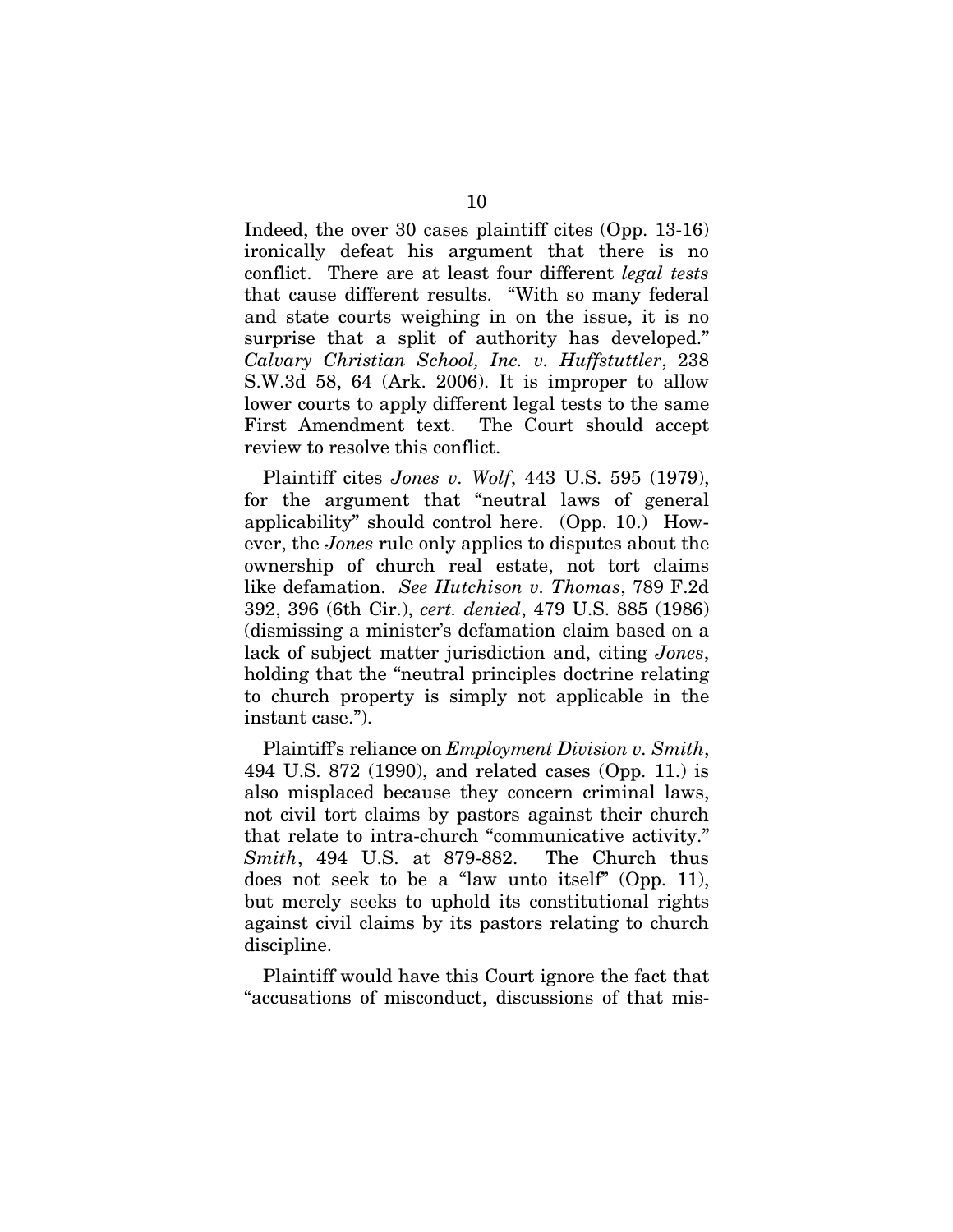conduct within the church," and the "exaggerated language that accompany such activities" are "unavoidable parts of the difficult process by which dissatisfied churches end employment relationships with their pastors." *Heard*, 810 A.2d at 887. *See also Higgins v. Maher*, 258 Cal. Rptr. 757, 759-761 (Cal. App.), *rev. denied* (Cal. August 10, 1989), *cert. denied*, 493 U.S. 1080 (1990) (if "civil courts enter upon disputes between bishops and priests because of allegations of defamation," then "it is difficult to conceive the termination case which could not result in a sustainable lawsuit.")

Denying review will thus increase this type of litigation and further impair churches' First Amendment rights. *See also* John Gibeaut, "First Amendment Rites – Damaging words cost pastor his pulpit but land him big bucks," *ABA Journal*, June 2010, at 19 (the court in *Tubra* "acknowledged that they were pushing the envelope," and "observers predict that the initial victory in Oregon will encourage others."). $5$ 

Churches are legitimately concerned about fitness for service. Where a dispute goes to that issue, it is settled that the civil courts must stay out of the dispute. *Gonzalez v. Roman Catholic Archbishop of Manila*, 280 U.S. 1, 7-8 (1929) (a church's decisions concerning the "qualifications of a chaplain" are accepted as "conclusive" by secular courts). *Gonzalez*

<span id="page-14-0"></span><sup>&</sup>lt;sup>5</sup> Plaintiff's reliance on older cases where this Court denied certiorari (Opp. 16, n. 7) is misplaced because none of those cases allowed a wholly intra-church defamatory statement to be actionable, and a writ denial has "no implication whatever regarding the Court's views on the merits of a case," especially because "[w]ise adjudication has its own time for ripening." *Maryland v. Baltimore Radio Show*, 338 U.S. 912, 917-919 (1950).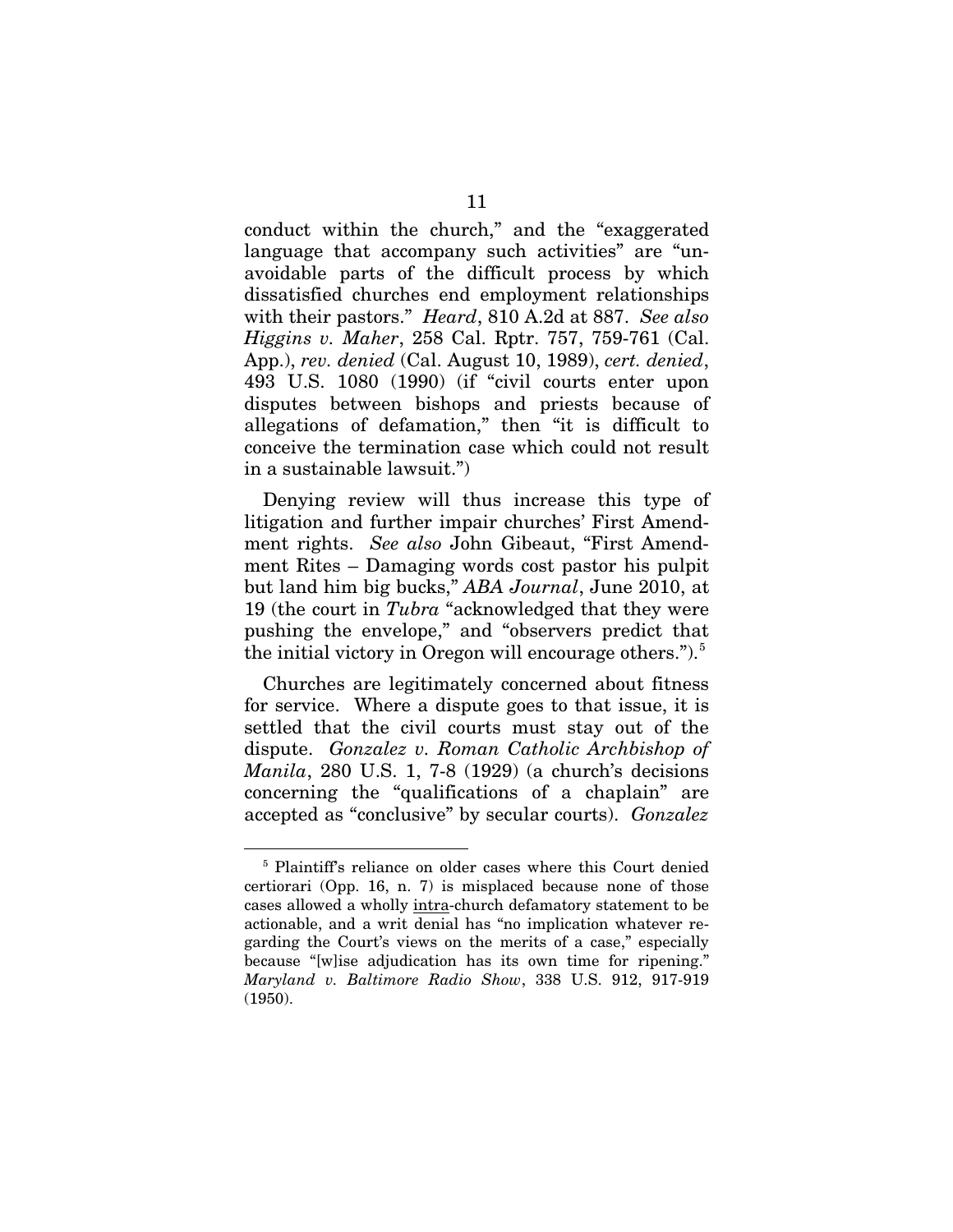controls because plaintiff alleged that he was defamed through petitioners imputing to him an "unfitness" and "lack of integrity" to be a church pastor. (Complaint at ¶ 29; App. 38a.) This is why plaintiff's reliance on *Gonzalez* is misplaced.

*Tubra* did not announce "the correct rule of law." (Opp. 16.) *Tubra* is in the minority in holding that the First Amendment does not bar a pastor's defamation claim arising solely from intra-church statements. *Cf*., *e.g.*, *Cha* and *Heard*. *Tubra* stands alone in allowing secular juries to decide whether a statement is "purely religious" or has a "nonreligious purpose." *Tubra*, 225 P.3d at 872.

The Court should accept review to resolve the conflict furthered by *Tubra* and settle this important issue of first impression. *Tubra's* legal test is inconsistent with this Court's First Amendment decisions. *See Serbian Eastern Orthodox Diocese v. Milivojevich*, 426 U.S. 696, 717, 724-725 (1976) (there is "no dispute that questions of church discipline \*\*\* are at the core of ecclesiastic concern," and the First Amendment "requires that civil courts accept [a church's disciplinary] decisions as binding upon them."); *Watson v. Jones*, 80 U.S. (13 Wall.) 679, 729 (1871) (it "would lead to the total subversion of such religious bodies, if any one aggrieved by one of their decisions could appeal to the secular courts and have them reversed").